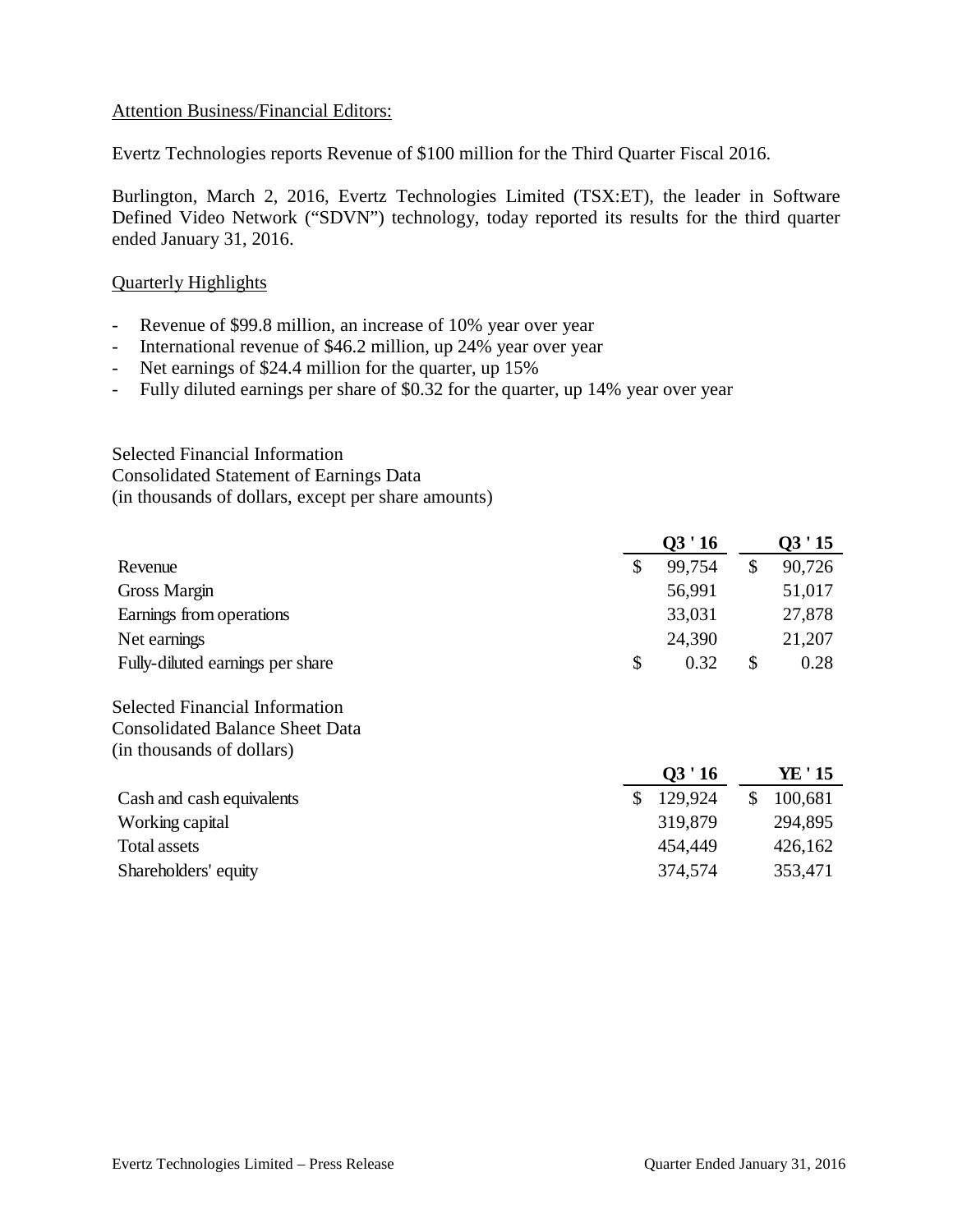## Revenue

For the quarter ended January 31, 2016, revenues were \$99.8 million compared to revenues of \$90.7 million for the quarter ended January 31, 2015. For the quarter, revenues in the United States/Canada region were \$53.6 million compared to \$53.6 million in the same quarter last year. The International region had revenues of \$46.2 million compared to \$37.2 million in the same quarter last year.

## Gross Margin

For the quarter ended January 31, 2016 gross margin was \$57.0 million compared to \$51.0 million in the same quarter last year. Gross margin percentage was approximately 57.1% compared to 56.2% in the quarter ended January 31, 2015.

## Earnings

For the quarter ended January 31, 2016 net earnings were \$24.4 million, compared to \$21.2 million in the corresponding period last year.

For the quarter ended January 31, 2016, earnings per share on a fully-diluted basis were \$0.32 compared to \$0.28 in the corresponding period last year.

## Operating Expenses

For the quarter ended January 31, 2016 selling and administrative expenses were \$15.1 million compared to \$14.8 million for the quarter ended January 31, 2015.

For the quarter ended January 31, 2016 gross research and development expenses were \$17.2 million, compared to \$15.8 million for the quarter ended January 31, 2015.

#### Liquidity and Capital Resources

The Company's working capital as at January 31, 2016 was \$319.9 million as compared to \$294.9 million on April 30, 2015.

Cash and cash equivalents were \$129.9 million as at January 31, 2016 as compared to \$100.7 million on April 30, 2015.

Cash generated from operations was \$49.6 million for the quarter ended January 31, 2016 as compared to cash used of \$27.5 million for the quarter ended January 31, 2015. Before taking into account taxes and the changes in non-cash working capital and current taxes, the Company generated \$29.8 million from operations for the quarter ended January 31, 2016 compared to \$25.9 million for the same period last year.

For the quarter, the Company used \$1.0 million in investing activities largely a result of purchases in capital assets.

For the quarter ended, the Company used cash in financing activities of \$14.4 million which was principally a result of the payment of dividends of \$13.4 million and the repurchase of Capital Stock costing \$1.0 million.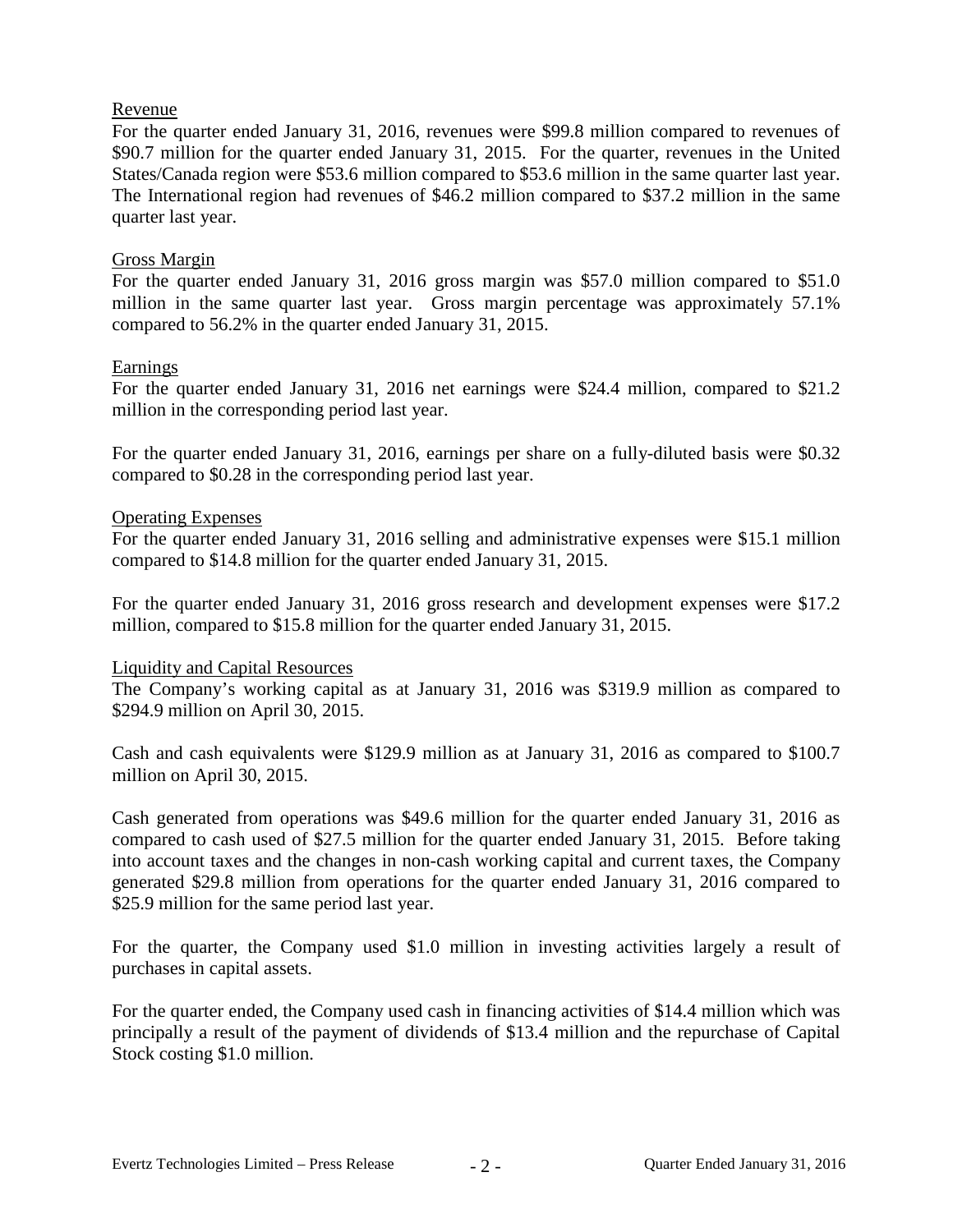## Shipments and Backlog

At the end of February 2016, purchase order backlog was in excess of \$60 million and shipments during the month of February 2016 were \$28 million.

## Dividend Declared

Evertz Board of Directors declared a regular quarterly dividend on March 2, 2016 of \$0.18 per share.

The dividend is payable to shareholders of record on March 11, 2016 and will be paid on or about March 18, 2016.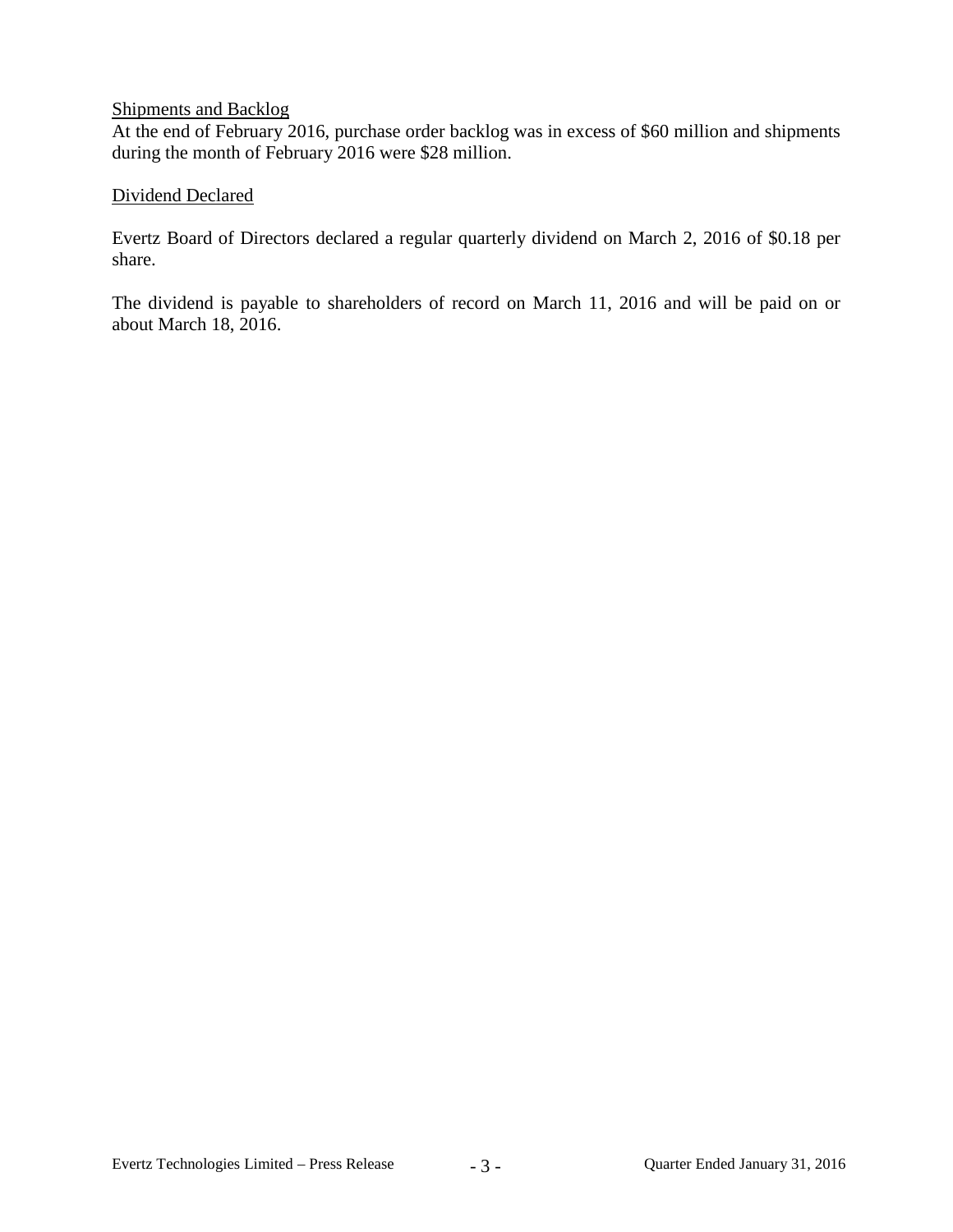# **Selected Consolidated Financial Information**

(in thousands of dollars, except earnings per share and percentages)

|                                                       | Three month period ended<br>January 31, |                         |               |            | Nine month period ended<br>January 31, |           |         |            |  |
|-------------------------------------------------------|-----------------------------------------|-------------------------|---------------|------------|----------------------------------------|-----------|---------|------------|--|
|                                                       |                                         | 2016                    |               | 2015       |                                        | 2016      |         | 2015       |  |
| Revenue                                               | \$                                      | 99,754                  | $\mathcal{S}$ | 90,726     | \$                                     | 285,183   | \$      | 271,629    |  |
| Cost of goods sold                                    |                                         | 42,763                  |               | 39,709     |                                        | 122,829   |         | 118,226    |  |
| Gross margin                                          |                                         | 56,991                  |               | 51,017     |                                        | 162,354   |         | 153,403    |  |
|                                                       |                                         |                         |               |            |                                        |           |         |            |  |
| Expenses                                              |                                         |                         |               |            |                                        |           |         |            |  |
| Selling and administrative                            |                                         | 15,121                  |               | 14,805     |                                        | 44,750    |         | 43,307     |  |
| General                                               |                                         | 1,502                   |               | 1,635      |                                        | 4,740     |         | 4,768      |  |
| Research and development                              |                                         | 17,229                  |               | 15,768     |                                        | 49,608    |         | 46,709     |  |
| Investment tax credits                                |                                         | (2,519)                 |               | (2,325)    |                                        | (7, 414)  |         | (7,178)    |  |
| Foreign exchange gain                                 |                                         | (7, 373)                |               | (6,744)    |                                        | (14, 452) |         | (8, 124)   |  |
|                                                       |                                         | 23,960                  |               | 23,139     |                                        | 77,232    |         | 79,482     |  |
| Earnings before undernoted                            |                                         | 33,031                  |               | 27,878     |                                        | 85,122    |         | 73,921     |  |
| Finance income                                        |                                         | 117                     |               | 209        |                                        | 455       |         | 603        |  |
| Finance costs                                         |                                         | (128)                   |               | (33)       |                                        | (450)     |         | (176)      |  |
| Other income and expenses                             |                                         | 211                     |               | 138        |                                        | 361       |         | 165        |  |
| Earnings before income taxes                          |                                         | 33,231                  |               | 28,192     |                                        | 85,488    |         | 74,513     |  |
| Provision for (recovery of) income taxes              |                                         |                         |               |            |                                        |           |         |            |  |
| Current                                               |                                         | 7,344                   |               | 5,777      |                                        | 23,312    |         | 20,337     |  |
| Deferred                                              |                                         | 1,497                   |               | 1,208      |                                        | (431)     |         | (1,080)    |  |
|                                                       |                                         | 8,841                   |               | 6,985      |                                        | 22,881    |         | 19,257     |  |
| Net earnings for the period                           | \$                                      | 24,390                  | \$            | 21,207     | \$                                     | 62,607    | \$      | 55,256     |  |
| Net earnings attributable to non-controlling interest |                                         | 165                     |               | 193        |                                        | 485       |         | 682        |  |
| Net earnings attributable to shareholders             |                                         | 24,225                  |               | 21,014     |                                        | 62,122    |         | 54,574     |  |
| Net earnings for the period                           | \$                                      | 24,390                  | \$            | 21,207     | \$                                     | 62,607    | \$      | 55,256     |  |
| Earnings per share                                    |                                         |                         |               |            |                                        |           |         |            |  |
| Basic                                                 | \$                                      | 0.33                    | \$            | 0.28       | \$                                     | 0.83      | \$      | 0.73       |  |
| Diluted                                               | \$                                      | 0.32                    | \$            | 0.28       | \$                                     | 0.83      | \$      | 0.73       |  |
|                                                       |                                         |                         |               |            |                                        |           |         |            |  |
| <b>Consolidated Balance Sheet Data</b>                |                                         |                         |               |            | As at                                  |           |         | As at      |  |
|                                                       |                                         | <b>January 31, 2016</b> |               |            | April 30, 2015                         |           |         |            |  |
| Cash and cash equivalents                             |                                         |                         | \$            | 129,924    |                                        | \$        |         | 100,681    |  |
| Inventory                                             |                                         |                         | \$            | 158,308    |                                        | \$        |         | 154,259    |  |
| Working capital                                       |                                         |                         | \$            |            | \$<br>319,879                          |           | 294,895 |            |  |
| Total assets                                          |                                         |                         | \$            | 454,449    | \$                                     |           |         | 426,162    |  |
| Shareholders' equity                                  |                                         |                         | \$            | 374,574    |                                        | \$        |         | 353,471    |  |
| Number of common shares outstanding:                  |                                         |                         |               |            |                                        |           |         |            |  |
| <b>Basic</b>                                          |                                         |                         |               | 74,173,746 |                                        |           |         | 74,459,346 |  |
| Fully-diluted                                         |                                         |                         |               | 78,715,246 |                                        |           |         | 79,195,846 |  |
| Weighted average number of shares outstanding:        |                                         |                         |               |            |                                        |           |         |            |  |
| Basic                                                 |                                         |                         |               | 74,418,199 |                                        |           |         | 74,399,096 |  |
| Fully-diluted                                         |                                         |                         |               | 74,871,783 |                                        |           |         | 75,033,398 |  |